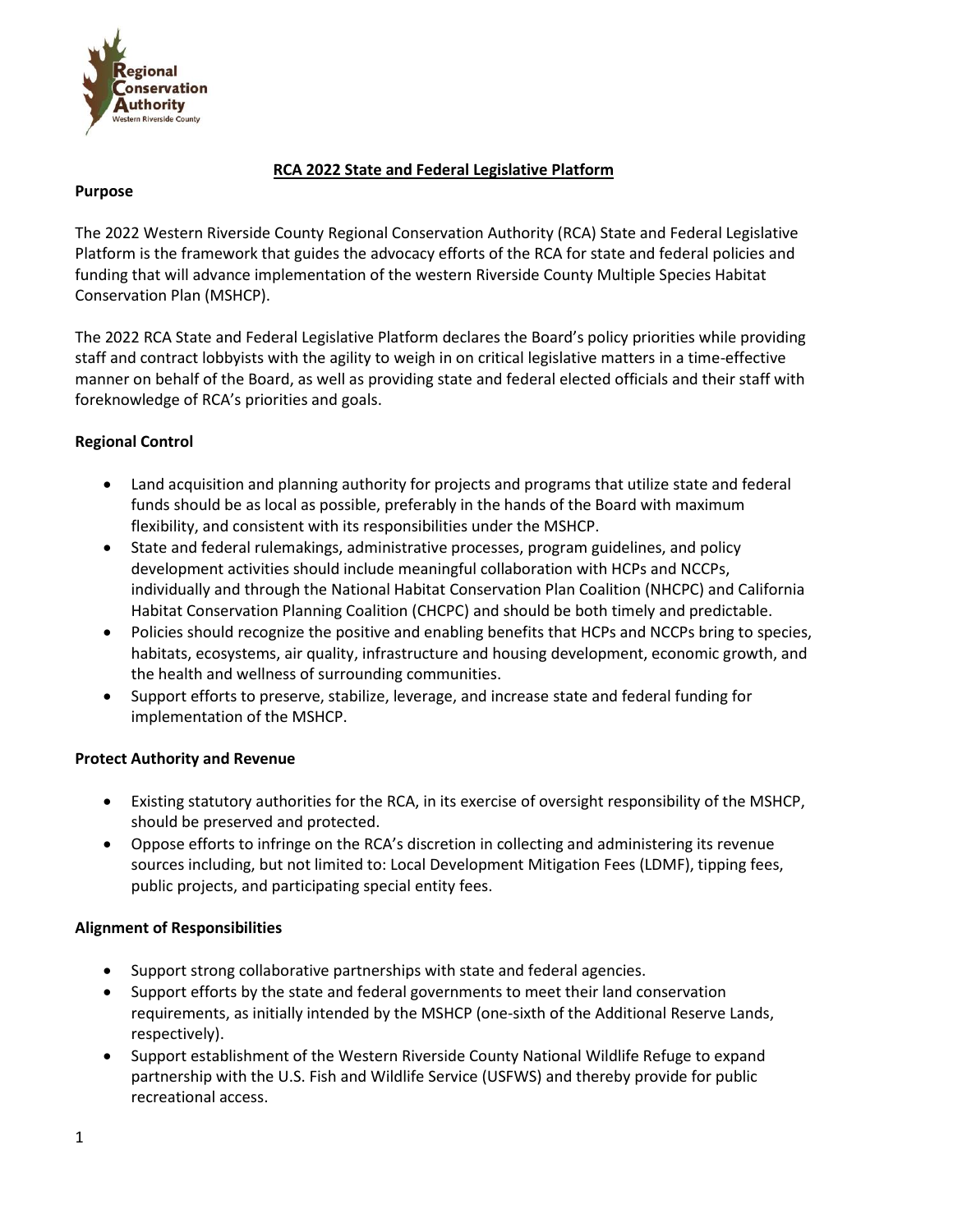- Support sufficient resources for state and federal agency field offices to process grant applications and facilitate species monitoring and land management in order advance the implementation of the MSHCP.
- Pursue opportunities for collaboration with state and federal agencies that allow for RCA to claim full or partial credit for individual ARL acquisitions.
- Support the increased frequency of meetings held by the Wildlife Conservation Board to facilitate more timely grant approvals.

## **Habitat Conservation Planning**

### *Land Acquisition, Management, and Species Monitoring*

- Support policies that streamline RCA's ability to compete for and expend state and federal grant funds in a timely and efficient manner to acquire and manage reserve lands, monitor habitat loss, and review applications for infrastructure or development projects.
- Pursue regulatory improvements to enhance timeliness, certainty, and successful transactions in the grant-financed land acquisition process and procedures at the state and federal levels, including, but not limited to, eliminating requirements or preferential application scoring for "willing seller" letters, unnecessary federal appraisal review practices, and advance approval of small parcel lists.
- Support a block grant approach for state and federal funding for land acquisition of parcels already included within an approved HCP/NCCP boundary.
- Engage in policy discussions regarding the expanded federal Land and Water Conservation Fund (LWCF) trust, which now includes Section 6 and Refuge funding, as authorized by the Great Americans Outdoors Act. Oppose efforts to reduce, redirect, or delay expenditure of this funding.
- Support Congressional action to continue and expand dedicated funding, such as the LWCF, for the Cooperative Endangered Species Conservation Fund (CESCF – Non-Traditional Section 6 grants) within the USFWS of the U.S. Department of Interior (USDOI).
- Increase annually appropriated discretionary funding for the Endangered Species Act Section 6 Cooperative Endangered Species Conservation Fund land acquisition grant programs to help fund local land acquisition and easements critical to the MSHCP.
- Support policies that incentivize or fund land conservation by HCPs and NCCPs in disadvantaged communities in order to protect habitats under threat of development while expanding access to open space and recreation.

## *State and Federal Climate Action and Conservation Goals*

- Support state and federal policies that promote HCPs and NCCPs as shelf-ready tools that advance nature-based solutions to bolster the long-term climate resilience of protected habitats and carbon-sinking landscapes, including shrubland and chapparal, through strategic land acquisition, carbon sequestration, and adaptive management actions that mitigate climate impacts.
- Ensure that the MSHCP is recognized and provided commensurate resources as state and federal agencies implement strategies to use nature-based solutions to fight climate change through land conservation, preserving and growing biodiversity, and boosting climate resilience via initiatives such as "America the Beautiful," "30 by 30," and Executive Order N-82-20.